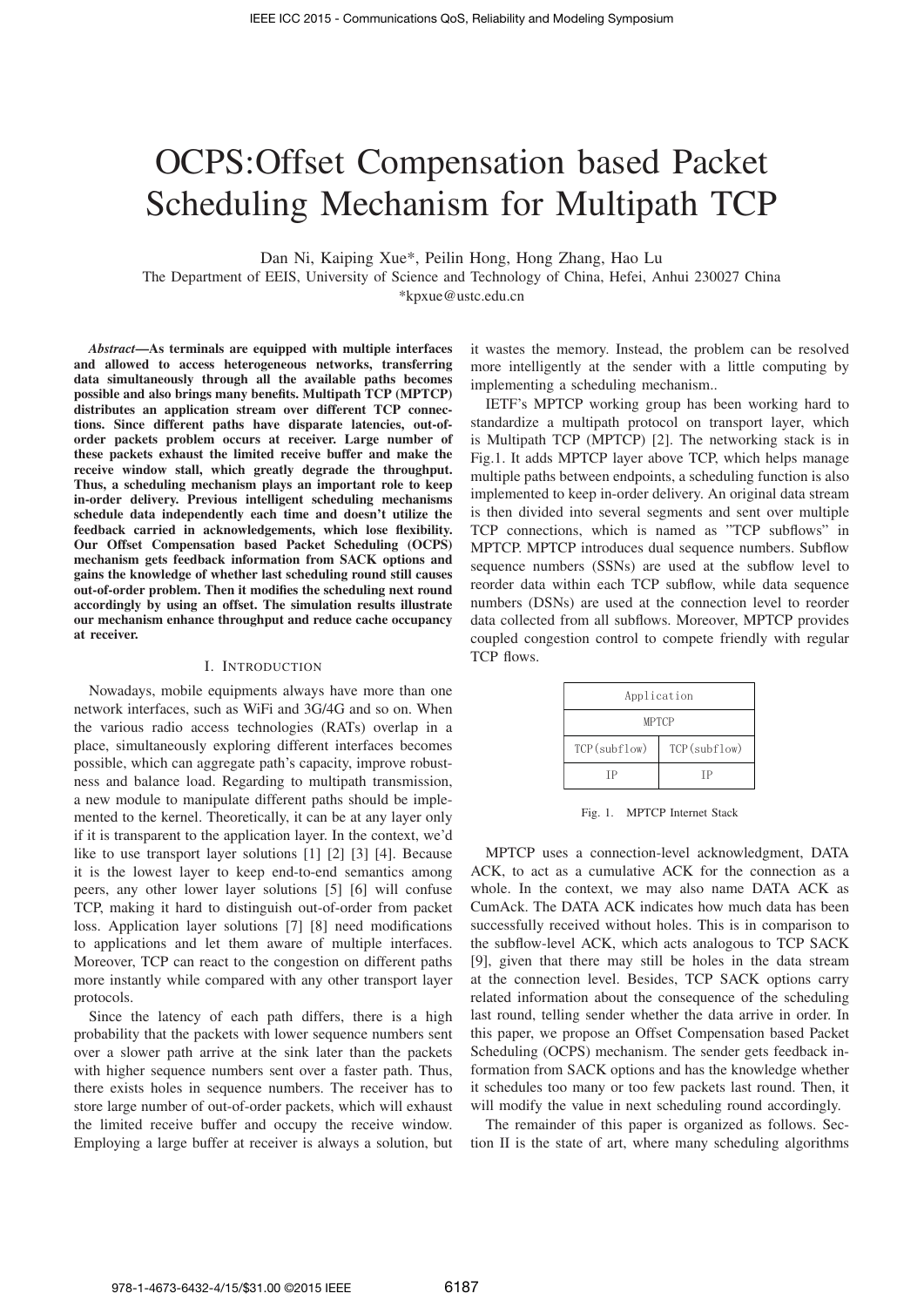for multipath TCP will be introduced. Section III elaborates our mechanism, giving how sender utilizes the feedback in the acknowledgements. In section IV, we compare OCPS with some other scheduling mechanisms by NS-3 simulation. Section V concludes the paper.

# II. RELATED WORK

In this section, some scheduling algorithms for multipath TCP will be introduced. Stream Control Transport Protocol (SCTP) is another multipath transport layer protocol, which is proposed earlier than MPTCP, which has already been implemented into the kernel. Even though, SCTP has drawbacks, such as it can't compatible with regular TCP and it is aggressive to other regular TCP flows at bottleneck. That's why MPTCP is being proposed and received much attention. Most of the scheduling mechanisms introduced in this section are based on SCTP. Moreover, they can be applied to MPTCP with only a few modifications.

Load Sharing for SCTP (LS-SCTP) [10] supports weighted round robin and distributes data to each path in proportion to the ratio  $\text{cwnd}/\text{RTT}$ (congestion window/round trip time). However, it is coarse-grained and can't ensure in-order delivery for each packet. WestwoodSCTP (W-SCTP) [11] performs a more intelligent Bandwidth Aware Scheduling at sender, which is named as BAS. It scores for each path, and the path with the lowest score has the highest priority to transmit packets. It tries to provide in-order delivery but still suffers from serious performance degradation if the paths in an association have significantly different latencies.

Forward Prediction Packet Scheduling (FPS) for multiinterface terminals with disparate latencies is introduced in [12], [13], which is verified in SCTP. When a path under scheduling frees congestion window space to pull new data from sending buffer, it estimates the duration of this new transmission. Then it predicts the number of packets  $(N)$ that can be delivered simultaneously in other paths during this given duration. Then the under-scheduling path chooses  $(N + 1)$ th packet and the following ones from the sending buffer to fill its congestion window.

MPTCP scheduler [14] is similar with FPS, which is implemented in Linux MPTCP kernel [15]. The amount of data scheduled on each TCP subflow is in proportion to the estimated bandwidth of the path, calculated by  $BW = cwnd/RTT$ . In addition, it has the intelligence to choose which packet to allocate from the shared sending buffer. However, these two mechanisms schedules every round independently without utilizing the feedback of the previous predictions. Meanwhile, they all ignore the packet loss when scheduling.

We have already proposed a scheduling mechanism for MPTCP, which is more suitable in lossy networks, named F<sup>2</sup>P-DPS [16]. It schedules packets as the same way in FPS, however the algorithm to estimate N is different.  $F^2P$ -DPS is more adaptive and suitable for wireless networks with inevitable packet loss during transmission. It utilizes the idea of TCP modeling. Since the estimation is in a statistical sense, it may not instantly react to the varying of path condition.

All the scheduling algorithms ignore the feedback carried in the acknowledgements, which should have clues about previous scheduling. Thus, the sender has no prior knowledge to correct scheduling of the next round and has to do the scheduling each round independently.

# III. OFFSET COMPENSATION BASED PACKET SCHEDULING MECHANISM(OCPS)

In this section, we present Offset Compensation based Packet Scheduling (OCPS) for MPTCP. Scheduling function at MPTCP layer collects the path conditions while feedback module collects the knowledge of previous predictions. Here, the basic scheduling mechanism can be  $FPS.F<sup>2</sup>P-DPS$  or any other mechanisms, OCPS provides modification for these basic scheduling algorithms.

When using FPS or F<sup>2</sup>P-DPS, the path with larger latency doesn't take the bottommost packets to send. Instead, scheduling function firstly predicts the arrival time (i.e,  $t'$ ) of the packets on this subflow in a new round and calculates the total data amount (i.e,  $N$ ) that can be sent on other subflows before  $t'$ . Then this under-scheduling subflow skips the first  $N$ packets in the send buffer and chooses the  $(N + 1)$ th packet with the following ones to send.

However, the estimation of  $N$  in each round isn't always precise. It may be larger or smaller than the true value due to the varying of path conditions.

#### *A. Overview: Two Specific Situations*

We assume there are  $subflow_i$  and  $subflow_j$ , where  $RTT_i \ll RTT_i$ . Dual space sequence numbers are used in the form  $(DSN, SSN)$ , where the former item means connection level sequence number and the latter one means subflow level sequence number.  $(DSN, SSN)$  contained in DATA segments indicates the mapping of DSN and SSN. Meanwhile,  $(DSN, SSN)$  contained in ACK segments indicates the next expected sequence number at the connection level and the subflow level. We assume DSN starts with 0, and  $SSNs$  on  $subflow_i$  and  $subflow_j$  starts with 10831, 566 respectively. In this way, the spaces of DSN and SSN will not overlap. The packet size is equal to 1400bytes. Each time  $subflow_i$  sends packets, it needs scheduling.  $subflow_i$ always takes the bottommost packets to send, while  $subflow_j$ takes  $(N+1)$ th packet and the following ones to send. At the scheduling time all the transmission events haven't occurred yet, the sender estimates  $N$  by using scheduling algorithms (e.g, FPS,  $F^2P\text{-DPS}$ ), estimated N is always different from the true value. Thus, two different situations may occur:

1) **Situation1**: the estimation of  $N$  is too large.

The sender distributes too many packets on  $subflow_i$ . Then, the packets sent on the  $subflow_i$  arrive at receiver too early and have to wait for reordering at receive buffer. It is just the example showed in Fig.2, we assume at scheduling time the congestion window (cwnd) on  $subflow_i$  and  $subflow_i$  are 2 and 3 separately. And cwnd is increased by 1 every round. In the figure, packets on  $subflow_j$  arrive at receiver after the first 5 packets sent on  $subflow_i$ . Thus, if  $N = 5$  and  $subflow_i$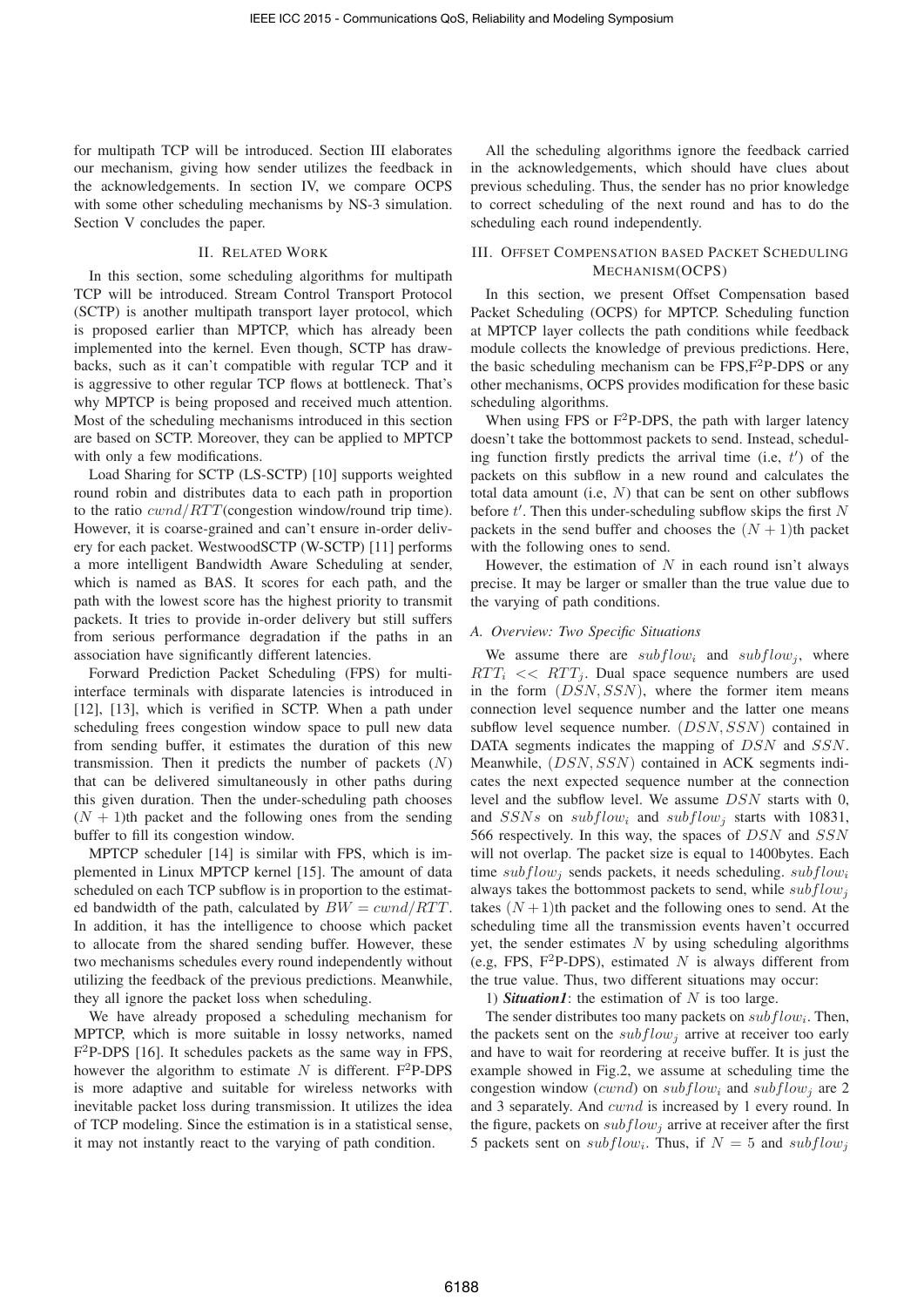

Fig. 2. Situation1:The Estimation of N is Too Large



However, in this situation, the sender predicts  $N = 7$ and takes 8, 9, 10th packets from the shared sending buffer to send on  $subflow_i$ . The corresponding sequence numbers are (9800, 566), (10200, 1966), (11600, 3366), which are in the form  $(DSN, SSN)$ . The first 5 packets sent on  $subflow_i$  arrive at the receiver in order and return cumulative ACKs(CumAcks). But the following 3 DATA segments sent on  $subflow_i$  arrive at the receiver too early and trigger SACK. We take  $SACK1$  as a example to explain how SACK works. The ACK field of  $SACK1$  is (7000, 1966), where 7000 is the next expected sequence number on the connection level and 1966 is the next expected sequence number on  $subflow_i$ . First left edge (9800, 566) and first right edge (10200, 1966) are two boundaries of the first block storing continuous outof-order packets. These out-of-order packets are the packets that arrive at the receiver earlier than expected time while the packets with lower sequence numbers still haven't arrive yet. In additions, more blocks need more fields to carry the boundaries. When the 8th segment (9800, 566) arrives at the receiver, the sequence numbers at the connection level have holes because 7000 and 8400 haven't arrived. Thus, the segment (9800, 566) is stored and the first block boundaries are carried in the SACK options. Then, there are another 3 SACKs. When the data segment (8400, 19231) arrives at the receiver, the packets stored in receive buffer are all reordered and a CumAck is returned again.

2) *Situation2*: the estimataion of N is too small.

The sender schedules too few packets on *subflowi*. Then, the packets sent on  $subflow_i$  arrive late and the receiver has to store packets from  $subflow_i$  for a while until the packets are in order. It is the example showed in Fig.3. In this situation,  $subflow<sub>i</sub>$  predicts  $N = 3$  and takes 4, 5, 6th packets to fill its congestion window at scheduling time, while the true value is still 5. The corresponding sequence numbers of these three data segments are (4200, 566),(5600, 1966),(7000, 3366). The first 3 packets sent on  $subflow_i$  arrive at the receiver in order and CumAcks are returned consequently. When the



Fig. 3. Situation2:The Estimation of N is Too Small

4th packet (8400, 15031) on  $subflow_i$  arrives at the receiver, there are holes at the connection level because the DATA segments with DSN being 4200, 5600, 7000 which scheduled to subflow<sub>i</sub> haven't arrived yet. Thus  $SACK1$  is triggered and sent back on  $subflow_i$ , which contains the boundaries of the first continuous out-of-order packets, the first left edge is (8400, 15031) and first right edge is (9800, 16431). After that, there are another 3 SACKs. When data segment (7000, 3366) arrives the receiver, the packets stored in the receive buffer are all reordered and a corresponding CumAck is returned again.

The more the estimation deviates from the true value, the worse the performance is. The main issue of our algorithm is how to distinguish *Situation1* from *Situation2* and then set an offset for each subflow to modify its estimated N.

#### *B. Terminology*

For each  $subflow_k$ , we introduce 5 parameters,  $N_k$ ,  $a_k$ ,  $athresh_k$ ,  $b_k$ ,  $bthresh_k$ . In order to explain the algorithm more clearly, we introduce two concepts, master-subflow and slave-subflow, which will be explained below.

 $N_k$ : the amount of packets distributed to other subflows by using scheduling algorithms(e.g, FPS,  $F^2P\text{-}DPS...$ ) at  $subflow_k$ 's scheduling time.

 $a_k$ : the offset for subflow<sub>k</sub> to modify  $N_k$  when  $N_k$  last round is too large. It is negative.

 $athresh_k$ : the threshold for  $subflow_k$  to determine whether to exponentially or linearly decrease  $a_k$ .

 $b_k$ : the offset for subflow<sub>k</sub> to modify  $N_k$  when  $N_k$  last round is too small. It is positive.

 $bthresh_k$ : the threshold for  $subflow_k$  to determine whether to exponentially or linearly increase  $b_k$ .

Two concepts (master-subflow and slave-subflow): for each subflow, any subflow with longer RTT is its master-subflows, and the subflow with shoter RTT is its slave-subflow.

The master-subflow (e.g,  $subflow_k$ ) calculates  $N_k$  by estimating the number of the packets that can be sent simultaneously on all its slave-subflows.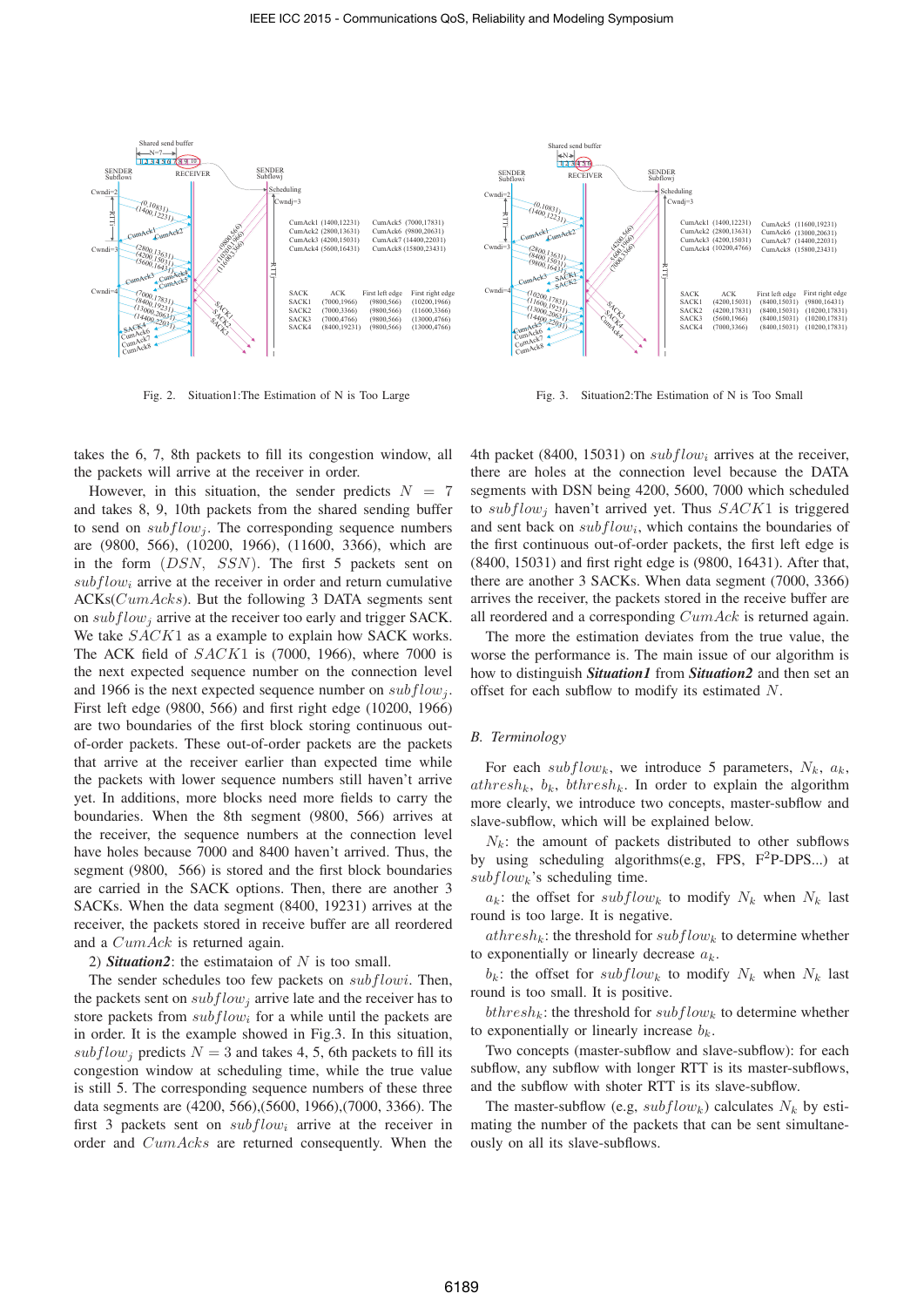# *C. The Detailed Algorithm*

Since each TCP subflow uses TCP SACK, when packets arrive at the receiver out of order, SACK options will be contained in the acknowledgements. SACK information can specify the blocks of continuous out-of-order segments stored at receiver. There are two cases. In the first case, the outof-order is within each TCP subflow, which means holes are at the subflow level. Each TCP subflow may operate loss recovery algorithm according to standard TCP when receiving an acknowledge. In the latter case, the out-of-order is among different subflows, which means holes are at the connection level. In this case, which is also the emphasis we will talk about in detail later, the SACK submitted to MPTCP layer is an indication that the prediction deviates from the true value. Then, the sender determines whether it is in *Situation1* or *Situation2*, which subflow was wrongly estimated last round and which subflow should update its offset. Now, let's rethink those two situations in the two-subflow MPTCP scenario mentioned above.

In **Situation1**, the sender receives SACK from  $subflow_i$ and finds out no loss indication within  $subflow_i$ . Hence, it infers that the out-of-order are between subflows, which is caused by wrongly estimating in last scheduling round. After comparing the DSNs in the hole with the DSNs in the send buffer, the sender finds out the packets in the hole were scheduled on  $subflow_i$ . Since  $subflow_j$  is master-subflow of  $subflow_i$ , this SACK means the estimated  $N_j$  last round is too large. When  $subflow_j$  is ready to send packets next scheduling round, the sender modifies  $N_j$  as  $N'_j = N_j + a_j$ , where  $N_i$  is the theoretical value calculated by using FPS or  $F^2P\text{-DPS}$  and  $a_i$  is a negative offset, which makes theoretical value approximates the real value step by step. Here, we define another parameter  $asthresh_i$ , which is a threshold to decide whether  $a_i$  is exponentially decreased or linearly decreased. If continuous SACK indicates it is in *Situation1*, the offset should be decreased according to the algorithm. Otherwise, when a SACK indicates it changes from *Situation1* to **Situation2**, the offset should be cleared and  $athresh<sub>i</sub>$ should be halved.

In **Situation2**, the sender receives SACK from  $subflow_i$ finds out no loss indication within  $subflow_i$ . Thus, it indicates the out-of-order are between subflows. Then the sender discovers the packets in the hole were scheduled to  $subflow_j$ . Since  $subflow_i$  is master-subflow of  $subflow_i$ , this SACK means the estimated  $N_i$  last round is too small. When subflow<sub>i</sub> is ready to send packets in the next round., the sender modifies  $N_j$  as  $N'_j = N_j + b_j$ , where  $b_j$  is a positive offset. Also  $bthresh_j$  is needed to determine whether  $b_j$  is exponentially increased or linearly increased. If continuous SACK indicates it is in *Situation2*, the offset should be increased. Otherwise, when a SACK indicates it changes from *Situation2* to *Situation1*, the offset should be cleared and  $bthresh_j$  will be halved.

OCPS algorithm description is showed in Algorithm.1. If the number of subflows is more than 2, the algorithm is also

```
Algorithm 1 OCPS Algorithm Description
Require: The sender receives subflow_k's SACK and updates
  the offset.
  if some holes belong to subflow_k's slave-subflows then
      if Continuously indicating N_k is too large then
         if a_k > \text{athresh}_k then
             exponentially decrease a_k (a_k = 2a_k);
         else
             linearly decrease a_k (a_k = a_k - 1);
         end if
      else
         halve bthresh_k (bthresh_k = b_k/2);
         clear b_k (b_k = 0);
      end if
  end if
  if some holes belong to subflow_k's master-subflows then
      for each subflow_l in subflow_k's master-subflows do
         if Continuously indicating N_l is too small then
             if b_l < bthresh_l then
                 exponentially increase b_l (b_l = 2b_l);
             else
                 linearly increase b_l (b_l = b_l + 1);
             end if
         else
             halve athresh_l (athresh_l = a_l/2);
             clear a_l (a_l = 0);
         end if
      end for
  end if
```
applicable. When SACK is returned from  $subflow_k$  and it can't handle the out-of-order problem by simply retransmitting, which means the packets in the holes are sent on other subflows, it operates in two folds:

- *Step1*: The sender finds whether the packets in some holes were scheduled to  $subflow_k$ 's slave-subflows. If so it means at  $subflow_k$ 's scheduling time, the sender is supposed to distribute too many packets to its slavesubflows, estimated  $N_k$  of  $subflow_k$  is larger than the true value. Thus, when  $(N_k + 1)$ th packet on subflow<sub>k</sub> arrives at receiver, some of the first  $N_k$  packets are still on the way, which causes the holes. The offset  $a_k$  for  $subflow_k$  is modified accordingly and  $N_k$  for the next scheduling round should be increased by  $a_k$ , where  $a_k$  is negative.
- *Step2*: The sender checks whether there are packets in the holes were scheduled to  $subflow_k$ 's master-subflows. If so for  $subflow_k$ 's each master-subflow (e.g,  $subflow_l$ ) the estimated  $N_l$  of last scheduling round is smaller than the true value, the offset  $b_l$  is modified accordingly and  $N_l$  for the next scheduling round should be increased by  $b_l$ , where  $b_l$  is positive.

When  $subflow_k$ 's  $N_k$  is continuously indicated too large,  $a_k$  is decreased step by step. Once a returned SACK indicates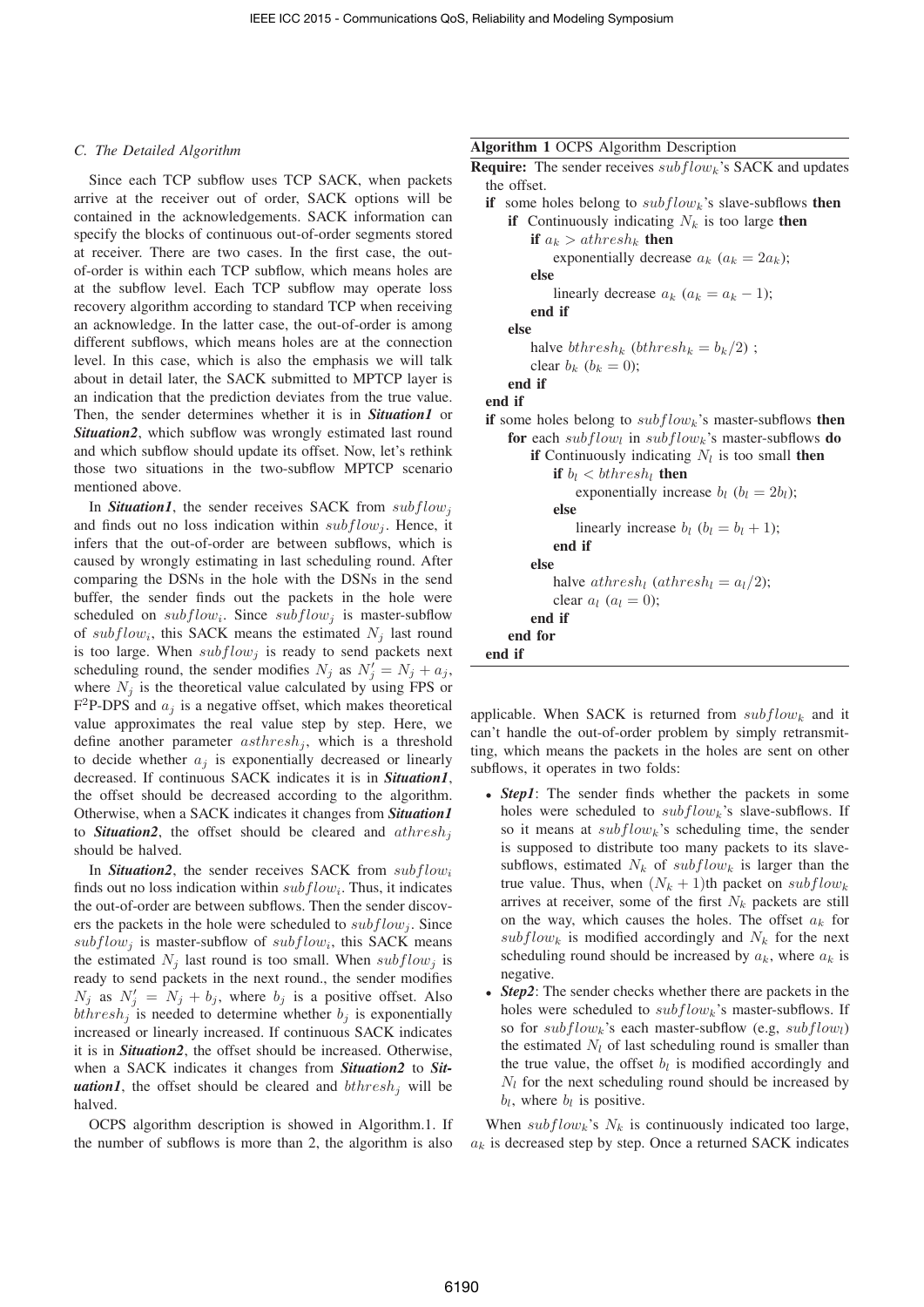$subflow_k$ 's  $N_k$  is too small,  $a_k$  is cleared and  $athresh_k$ is halved. Similarly, when  $subflow_k$ 's  $N_k$  is continuously indicated too small,  $b_k$  is increased step by step. Once a returned SACK indicates  $subflow_k$ 's  $N_k$  is too large,  $b_k$  is cleared and  $bthresh_k$  is halved.

# IV. PERFORMANCE EVALUATION

In this section, we evaluate our scheduling mechanism (OCPS) proposed in this paper on NS3 simulator [17]. The MPTCP NS3 code is provided by google mptcp group [18]. Another two scheduling mechanisms, FPS and  $F<sup>2</sup>P-DPS$  are implemented as comparisons. The main difference between FPS and  $F^2P$ -DPS is the algorithm to estimate N. Compared with FPS,  $F^2P$ -DPS is more adaptive and suitable in wireless networks, in which packet loss is inevitable. Sometimes when the path conditions vary a lot, they may still suffer. On the contrary, OCPS is fit for the condition where the path conditions vary a lot. It modifies the estimation by utilizing the feedback in SACK instantly.

1) Simulation Setup



Fig. 4. Simulation Setup

In the simulation, MPTCP client establishes two subflows with MPTCP server. As showed in Fig.4, two subflows are through different paths:  $path_A$  and  $path_B$ . Another pair of UDP client and UDP server produce UDP traffic and compete with MPTCP flow at bottleneck.  $R_{i,j}$  is the router on each path,  $i = 1$  means it is the router on path<sub>A</sub> while  $i = 2$ means it is the router on  $path_B$ . There are two routers on each path, and the link between the  $R_{i,1}$  and  $R_{i,2}$  is the bottleneck. The path  $path_A$ 's bottleneck has 2Mbps bandwidth and 50ms latency, which represents a WIFI link. The path  $path_B$ 's bottleneck has 387Kbps and 200ms latency, which represents a 3G link. The Link queue limit and type on bottleneck are set 100 packets and Droptail, respectively. The loss rate on  $path_A$  is set to 0.5%. The ratio of the latency on these two paths is equal to 1:2.

Maximal Segment Size(MSS) in our simulation is set to 1400 bytes, which is also the packet size at TCP layer. The receive buffer of MPTCP is equal to 100MSS(136K). The congestion control algorithm adopts RTT-compensation, which is used widely in MPTCP and provides more friendliness. The simulation time of MPTCP flow is 80s, during which UDP traffic starts at 20s and ends at 40s. The UDP traffic generator produces traffic with uniform distribution and the



Fig. 5. Comparison of Global Throughput



Fig. 6. Comparison of Out-of-order Packet Number

interval between continuous packets is set to 0.01s. The packet length of each UDP packet is 1024bytes.

2) Simulation results

Since the path conditions vary a lot, the result of a single sample is unconvincing. We run 100 times and obtain 100 samples in the simulation. The simulation results are the average of all the samples for each scheduling scheme, and mainly presented in two aspects, the global throughput and the number of out-of-order packets.

Fig.5 compares the the global throughput of different mechanisms. For OCPS is an additional algorithm modifying the basic scheduling algorithms, the two curves named FPS-OCPS and F<sup>2</sup>PDPS-OCPS represent that OCPS is modified from the basic scheduling algorithms being FPS and  $F<sup>2</sup>P-DPS$ respectively. Thus, there are 4 curves in Fig.5, from which we can clearly see that OCPS has larger throughput than FPS and F<sup>2</sup>P-DPS. During 20s  $\sim$  40s, UDP flow competes with MPTCP flow at bottleneck and the latency on  $path_B$  grows heavily. Thus, the throughput of MPTCP degrades. As we know, in lossy networks  $F^2P$ -DPS works better than FPS, so the throughput is much higher. The throughput improvement by using OCPS which is modified from  $F^2P$ -DPS is smaller as showed in Fig.5.

In Fig.6 the number of out-of-order packets is presented. Since the results are averaged over all the samples, the maximum number of out-of-order packets doesn't reach 100MSS, which is the size of receive buffer. From Fig.6, we can see the number of out-of-order packets is much fewer when adopting